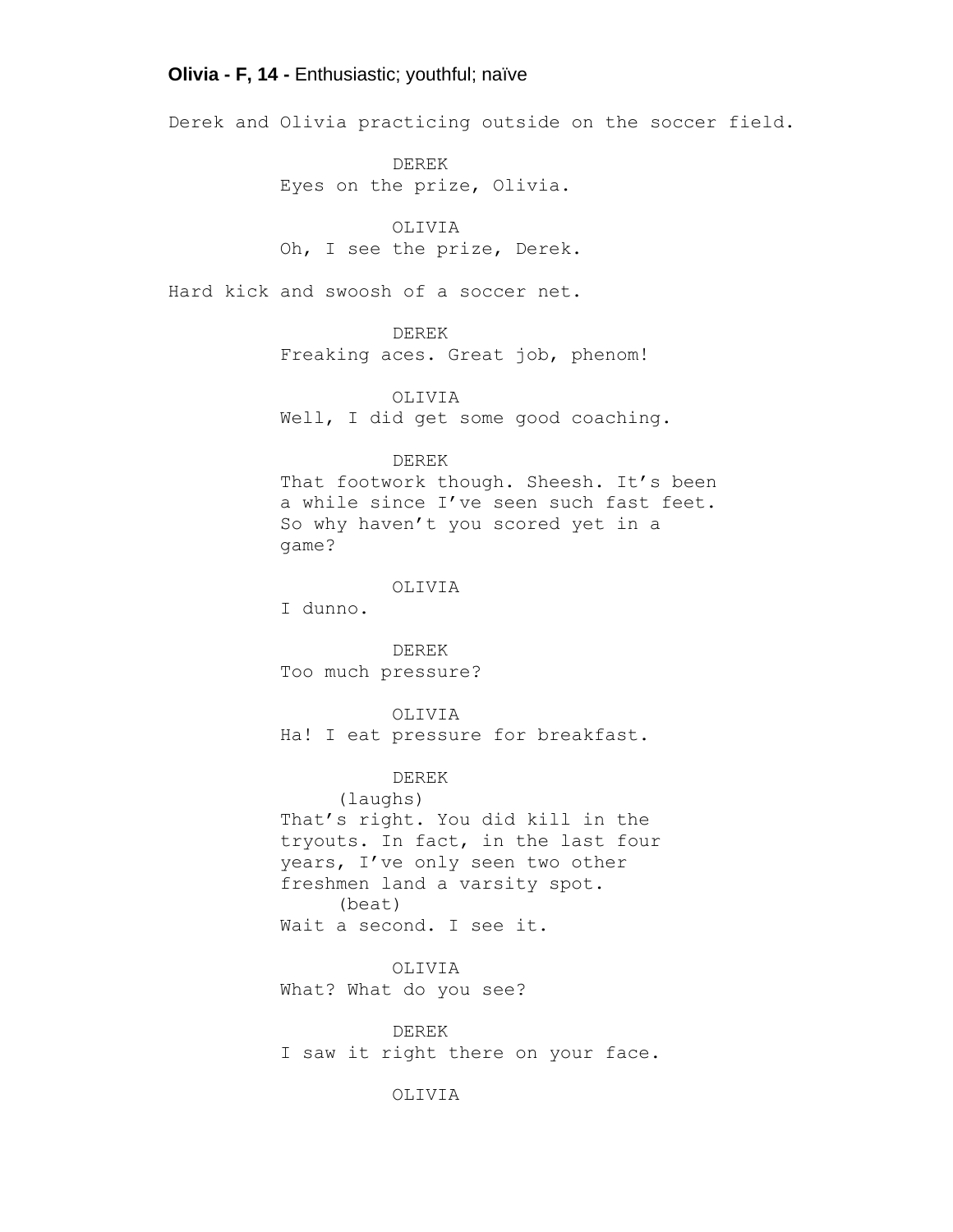## **Olivia - F, 14 -** Enthusiastic; youthful; naïve

Complete and utter confusion?

DEREK No. When I said that "I've only seen two other freshmen," your face got all scrunchy.

OLIVIA I did not scrunch my face.

DEREK Yes, you did. It's the other girls, right?

OLIVIA I don't know what you're talking about.

DEREK Are they...bullying you?

OLIVIA Don't be so dramatic. They're not mean girls.

DEREK

Then? Spill it, phenom. You should be putting goals on the scoreboard.

#### OLIVIA

Ughhh. Fine. I don't like to complain. It's an honor just to be on the field with the varsity team.

DEREK

But?

### OLIVIA

Okay. So. You know this team has been working together for a couple of years. I think...I'm just invisible to them.

DEREK

I see you.

OLIVIA

Thanks.

DEREK